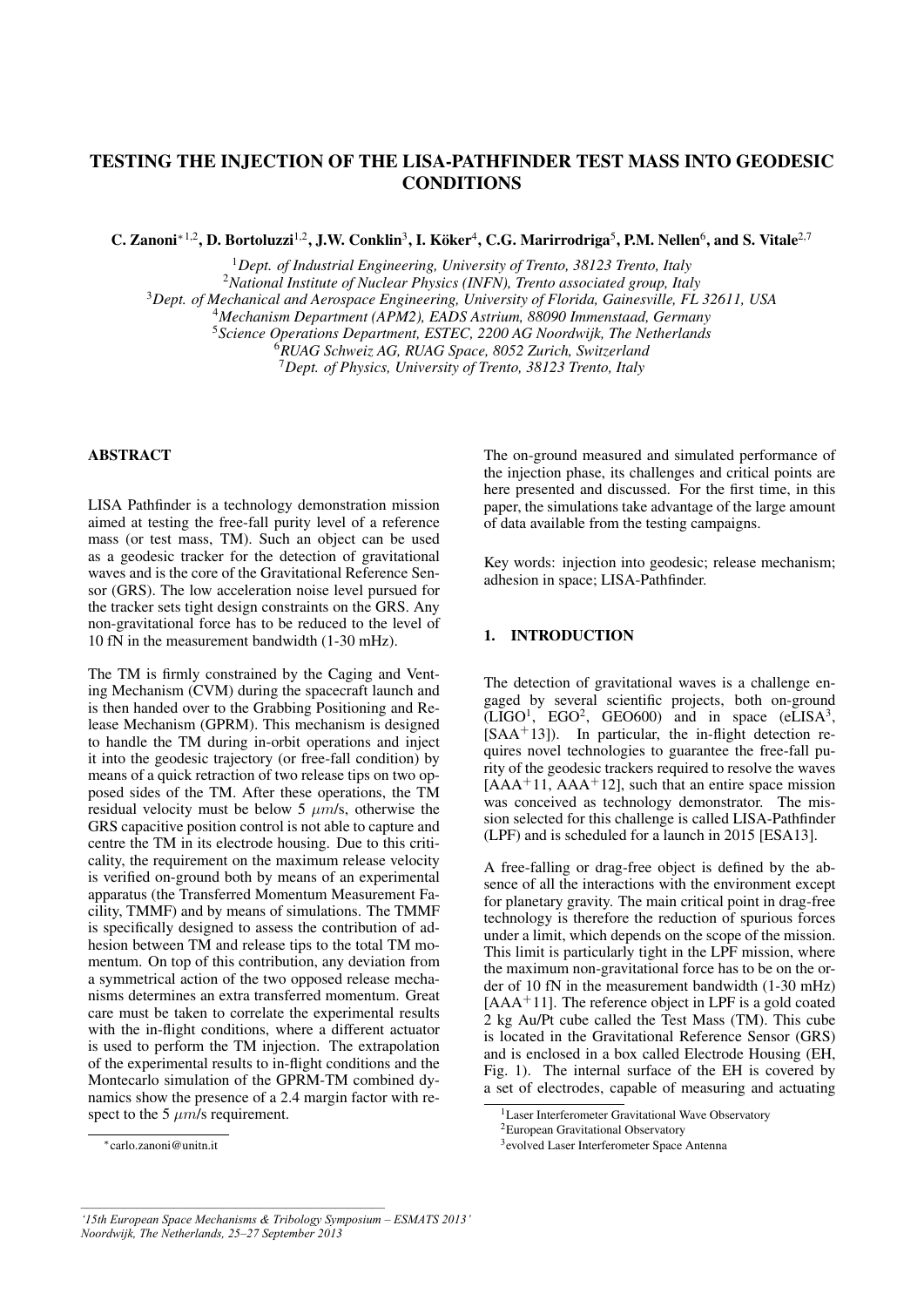

*Figure 1. Cut view of the EH and the TM grabbed by the GPRM.*

the TM attitude and position. The LPF scientific payload called LISA Technology Package (LTP) hosts two GRS, and the relative displacement between the two TM along one axis is measured by means of an interferometer. An operational criticality in drag-free technology, and in LPF above all, is the transition between the spacecraft launch and science phases [BFML10]. In LPF the TM is heavily constrained by the Caging and Venting Mechanism (CVM) during launch to avoid damages to the EH and the TM itself. Similar mechanisms have been designed since the earliest days of drag-free technology [HMD76]. Once ready for the science phase, the TM is handed over to the Grabbing Positioning and Release Mechanism (GPRM,  $[MNR+07, NRN09]$ ) and centered in the EH while the CVM constraining fingers are removed. The GPRM grabs the TM with two opposed plungers engaging the TM on a pyramidal recess on two opposed surfaces. The plungers are then slowly retracted while two release tips, coaxial with the plungers, move forward engaging a flat surface on the bottom of the recess. Finally, the tips are quickly (about 40 mm/s) retracted by means of two piezo-stack actuators, in order to release (i.e. inject into free-fall) the TM. The TM configuration after this procedure has to be included in the following bounds:

- $\pm 200 \ \mu m$  of offset along x, y and z;
- $\pm$  5  $\mu$ m/s of linear velocity along x, y and z;
- $\pm$  2 mrad angle around x, y and z;
- $\pm 100 \mu$ rad/s rate around x, y and z;

This is the GPRM requirement: there is some margin at system level. After the release, only the limited  $(1 \mu N)$ force applied by the electrodes is available for actuation. If the configuration exceeds the limits described above, the control system is unable to capture and center the TM.

Due to the mechanism configuration and the tight requirements on the TM centering, the major criticality is associated with the linear momentum rather than the angular. The GPRM transfers momentum to the TM upon the release phase if its overall action is not symmetrical on both sides (i.e. the two force applied vs. time profiles are not equal). Two contributions to the linear momentum are identified: the effect of adhesion [JKR71] between the release tips and TM and the asymmetry of the retraction time profile of the two tips. The first contribution may be relevant, because adhesion between tips and TM is enhanced by the presence of gold coating and the vacuum environment, and is highly asymmetric due to its low repeatability. The second effect is mainly related to the presence of a compression contact force between tips and TM, before the release, which is again converted into momentum if the retraction of the tips is not symmetric. Both aspects need to be addressed.

For a space mechanism, careful testing is the best way to demonstrate its capability to fulfill the assigned task in its planned life [FSS03]. Only an environment that reproduces the operational conditions is able to reveal some of the faults that may be encountered. This is particularly true in this case where the usual qualification and validation procedure has been associated to a testing campaign aimed at the assessment of the adhesion effect on the TM injection into geodesic. These data are included in a recently developed model of the GPRM [BCZ13] and used to run a large set of simulations following a Montecarlo approach. A similar procedure is performed to assess the effect of a non-symmetrical GPRM action. The statistical approach allows for the estimation and discussion of the worst case.

#### 2. EXPERIMENTAL SETUP AND RESULTS

A facility specifically designed to test adhesion in LPFlike conditions has been developed at the University of Trento. The system, called TMMF, is broadly described in  $[BBB<sup>+</sup>11, BBC<sup>+</sup>11]$  and is depicted in Fig.(2). The goal of the TMMF is to test adhesion in a vacuum environment where the TM is substituted by a mock-up suspended on a 1.1 m-long pendulum. The TM mock-up is engaged by a tip mock-up actuated by a piezo stage. The tip mock-up is loaded against the TM, while this is held by a blocking system on the opposite face, unloaded and then quickly retracted. During this operation the motion of both the TM and tip mock-ups are measured by an interferometer and a Differential Optical Shadow Sensor (DOSS, [ZHS]) respectively.

The main subsystems of the TMMF are the vacuum chamber, the TM mock-up, the release tip mock-up, the plasma source (for cleaning the surfaces), the active damping table, the actuators (capable of moving the suspension point and the piezo stage along and around several axes), the sensors (interferometer, DOSS and an optical lever for the angles), the high speed camera and the blocking system needed to hold the TM during the application of the preload. In order to reproduce the in-flight conditions, the TM is loaded with 300 mN and then un-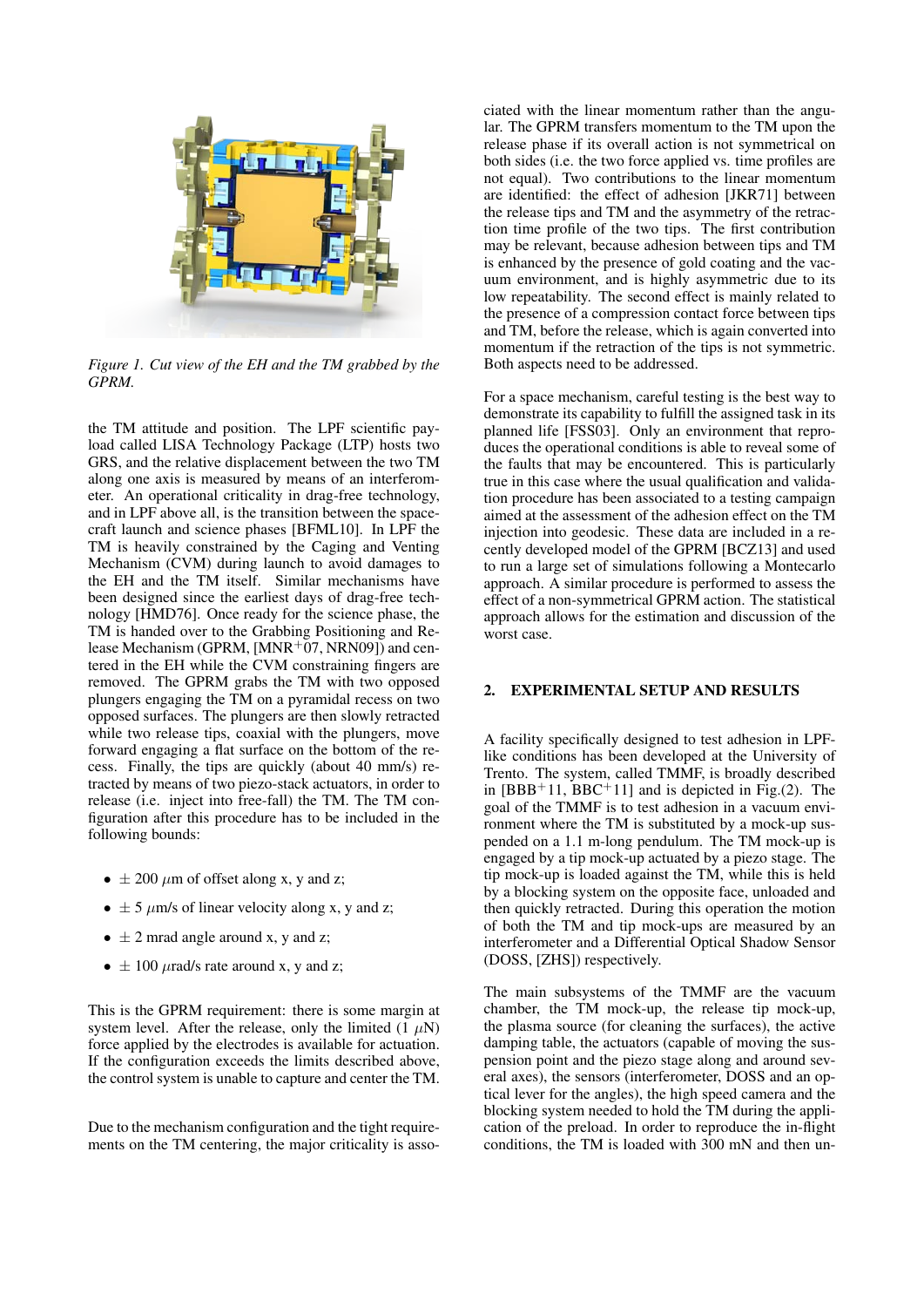

*Figure 2. Cut view of the TMMF.*



*Figure 3. Measured impulse in Ns as function of yaw and pitch angles.*



*Figure 4. Set of force-to-elongation functions derived from the experimental campaign with a 0.089 kg TM mock-up.*

loaded to a nominally 0 force, which is kept for a couple of seconds. The quick retraction is performed shortly afterwards. The experimental procedure is repeated many times. In order to find the direction where the retraction of the tip is really normal to the TM surface several yaw and pitch angles are explored (Fig. 3). If the retraction is not normal, the rupture of the adhesion bond is made easier by gravity, that can not give the same contribution in space.

The swing motion of the TM mock-up is measured by the interferometer and the impulse transferred to the pendulum can be estimated both by the long-period (about 2s) swing oscillation and by deriving the TM motion and looking for the steady-state velocity in the short timeframe (few milliseconds) after the action of the impulse. More recently, the data analysis is performed in order to estimate the adhesion force, which constitutes the physical quantity ruling the transfer of momentum. By means of data filtering and differentiation through the Savitzky-Golay filter [SG64] the TM acceleration (i.e. the adhesion force per unit mass) is combined with the elongation at the contact and the force profile is obtained (Fig. 4).

A small preload (< 10 mN) remains between the mockups before the retraction, which is balanced by the blocking system. At the moment of retraction of the tip mockup, the preloaded blocking system pushes the TM away contributing to the overall TM acceleration and momentum:

$$
I_{pl} = F_{pl} \sqrt{\frac{M}{k}} \tag{1}
$$

where k is the needles stiffness, assumed linear, M is the TM mock-up mass and  $F_{\text{pl}}$  is the residual preload. The force-to-elongation functions obtained by direct differentiation of the measured signals are then affected by a systematic additive error and by the measurement noise. A procedure to disentangle adhesion from this effect and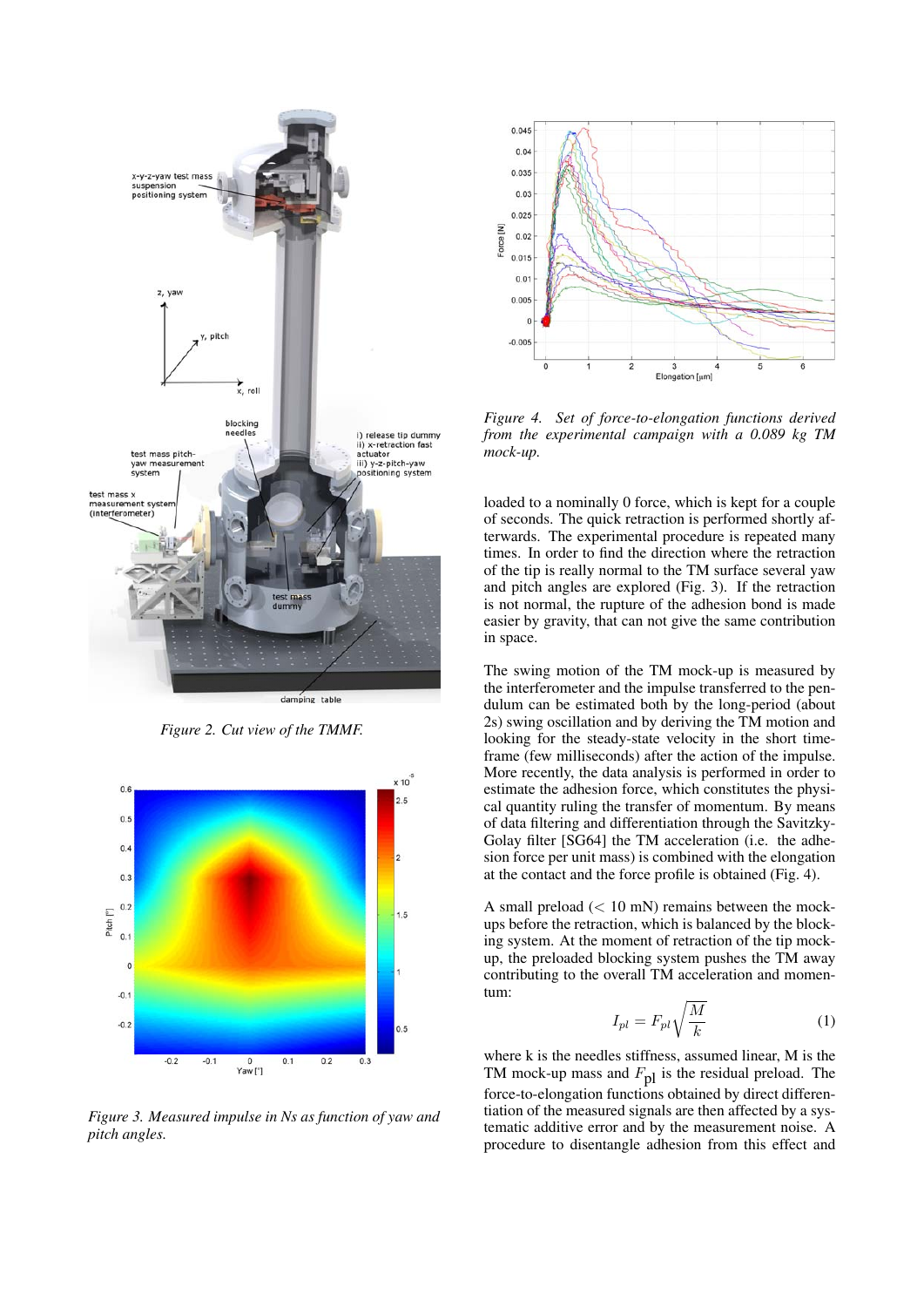

*Figure 5. Grabbing, Positioning and Release Mechanism, GPRM (courtesy of RUAG Schweiz AG, RUAG Space).*

from the disturbance is under development. However, the experimental curves shown in Fig. (4) are used as an estimation of the adhesion effect.

### 3. EXTRAPOLATION TO IN-FLIGHT CONDI-**TIONS**

The tip mock-up actuator in the experimental facility is different from that actuating the flight release tip (Fig. 5). The retraction velocity commanded on-ground is around 4 mm/s while the GPRM is retracted at about 40 mm/s. For this reason the experimental results have to be extrapolated to in-flight conditions by means of a physical model of the release mechanism. The basic assumption in the extrapolation is that adhesion does not depend on the rate of the elongation. The developed GPRM mathematical model is described in [BMAN11, BCZ13]. It is a lumped model that joins both the electrical and the mechanical dynamics. The release tip is moved by a piezostack loaded against a set of washer springs. The nominal input is a 120 V voltage (extended tip) short-circuited to 0 to command the retraction. The equations of motion describing the in-flight release phase, inclusive of adhesion, are:

$$
R C_a \dot{q}(t) + q(t) - T_{em} x_T(t) = C_a E(t) \qquad (2)
$$



*Figure 6. Histogram plot of the release velocity obtained with 18000 simulations.*

$$
m \ddot{x}_T(t) + b \dot{x}_T(t) + \left(k + \frac{T_{em}^2}{C_a}\right) x_T(t) + \frac{T_{em}}{C_a} q(t) +
$$
  
\n
$$
F_{adh} (x_T(t) - x_{TM}(t)) = 0
$$
  
\n(3)  
\n
$$
M x_{TM}^2 - F_{adh} (x_T(t) - x_{TM}(t)) = 0
$$
 (4)

where the voltage  $E(t)$  is the input,  $q(t)$  the charge accumulated on the piezo,  $x_T(t)$  is the release tip position,  $x_{TM}(t)$  the motion of the TM, R is the resistance of the electrical circuit,  $C_a$  the capacitance of the piezostack,  $T_{em}$  the electromechanical transducer (or the piezo effect), m the mass of the release tip and half piezostack, b the damping, k the stiffness (result of the washer spring and piezo elasticity combined effect), M is the TM mass (1.96 kg) and  $F_{adh}$  ( $x_T(t) - x_{TM}(t)$ ) is the force-to-elongation function. In this case this function is a piecewise function connecting all the experimental points derived from the TMMF data. The uncertainty on the GPRM model parameters is taken into account by a covariance matrix and by running the simulations with a Montecarlo approach. The adhesion effect can not be statistically randomized because there are no parameters, in this case. However, the large number of  $F_{adh}(\Delta l)$ obtained in the TMMF allows to run several simulations with different adhesion conditions. Due to the low repeatability of adhesion, a 1-sided release is here considered, where adhesion acts between one tip and the TM and the other tip does not apply any pull force. This approach is conservative and worst case. The results of 18000 simulations is shown in Fig. (6). The 99.73 % (3  $\sigma$  if the distribution is normal) worst-case velocity is 1.135  $\mu$ m/s which is below the GPRM requirement. Each of the discrete peaks shown in Fig. 6 is associated with one of the  $F_{adh}(\Delta l)$  curves shown in Fig. (4). It is worth remarking that a couple of assumptions has been made. The force-to-elongation function is considered independent on the rate of retraction and the experimental data are collected with about 10 mN residual preload before the retraction of the tip. This assumption is based on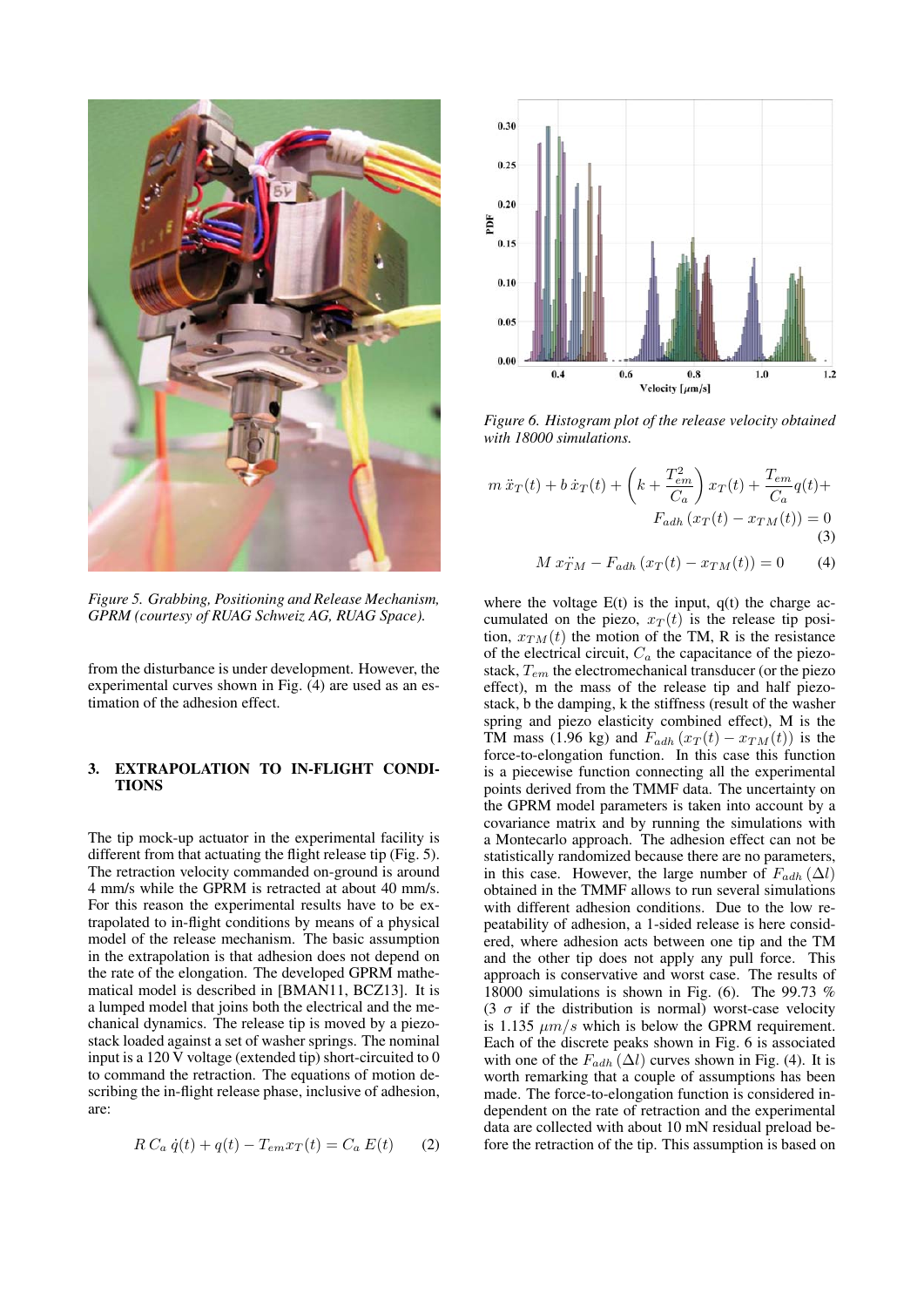the nominal passover/release sequence, however larger residual preloads (300 mN) are measured during the onground GPRM passover sequence tests.

#### 4. ANALYSIS OF THE VIOLATION OF SYMME-**TRY**

The asymmetry of adhesion is already addressed by considering a 1-sided release. However, the analysis of the combined dynamic of the retractions on the 2 opposed tips and of the TM suggests another possible issue. In the presence of a residual pushing force between TM and tips before their retraction, any asymmetry in their motion profile converts into a net force on the TM and a momentum is transferred to the TM (this contribution is also called catapult effect). The effect of adhesion and of residual preload on the overall momentum are uncoupled if the TM displacement during the retraction of the tips is neglected. Let's consider the worst case of the adhered tip retracted first, exerting an adhesive pull which makes the TM move at 10  $\mu$ m/s (twice as much as the requirement). Even in such a condition, during the action of the adhesive pull (lasting less than 1 ms, total retraction time) the TM displacement would be 0.01  $\mu$ m, which is less than 10 % of the indentation of the tip in the TM with a 300 mN load (0.113  $\mu$ m). This means that the indentation at the opposed tip (not adhered and time-lagged) is almost unaffected and the preload force is nearly at the equilibrium value (300 mN). The following retraction of the remaining tip generates a push on the TM whose effect is nearly unaffected by adhesion and is active until it is completely retracted. As a consequence, the contributions of adhesion and of residual preload are uncoupled and may be simply added. With this assumption the contribution to the TM release velocity combining 2 equal retractions, delayed of a certain amount of time, and with a residual preload is:

$$
v_{pl} = \frac{F_{pl}\tau}{M} \tag{5}
$$

where  $v_{pl}$  is the release velocity,  $F_{pl}$  is the load between the tips and the TM,  $\tau$  the delay and M the TM mass. Assuming the 5  $\mu$ m/s of the requirement, and the expected worst-case 300 mN of preload, the maximum delay, without any adhesion, is 32.6  $\mu$ s. In order to estimate the possible time lag between the two tips, the commanding voltages applied to the two GPRM piezo-stacks by its control unit have been measured. Fig. (7) shows the measured command voltages applied on the GPRM flight model (FM) release mechanisms (a similar plot is available for the Engineering Qualification Model). It is worth noting that the real input is not a 120 V ideal inverse step and a drop time of  $1-1.5 \mu s$  is required. It is clear that, more than a pure time lag, the two signals are affected by a different drop time.

The time profiles of the commanding voltages are included in Eq. 2, 3 and 4. Following the statistical approach used for adhesion, the combined nonsymmetry/residual preload effect is simulated with a



*Figure 7. Measured voltages applied on the GPRM FM breadboard.*



*Figure 8. Residual velocity probability density function for the residual preload of 300 mN (no adhesion).*

Montecarlo procedure. The voltage drop time is randomized with a probability density function extracted from the available data. The input is described by a piecewise function like:

$$
E(t) = \max(0, 120 - \ldots \, dt) \tag{6}
$$

where ldv is the slope of the dropping voltage. The probability density function of ldv is extracted from the data measuring the slope between 120 and 60 V, where the tip retraction is most effective. The input profiles are assumed to be synchronized (i.e. same starting time), but not symmetrical. Fig. (8) shows the probability density function of the residual velocity. The 99.73 % of the simulations is below 0.97  $\mu$ m/s with a 300 mN preload. The effect of preload is shown in Fig. (9).

As stated above, the models here presented both for adhesion and for the catapult effect depend on the TM motion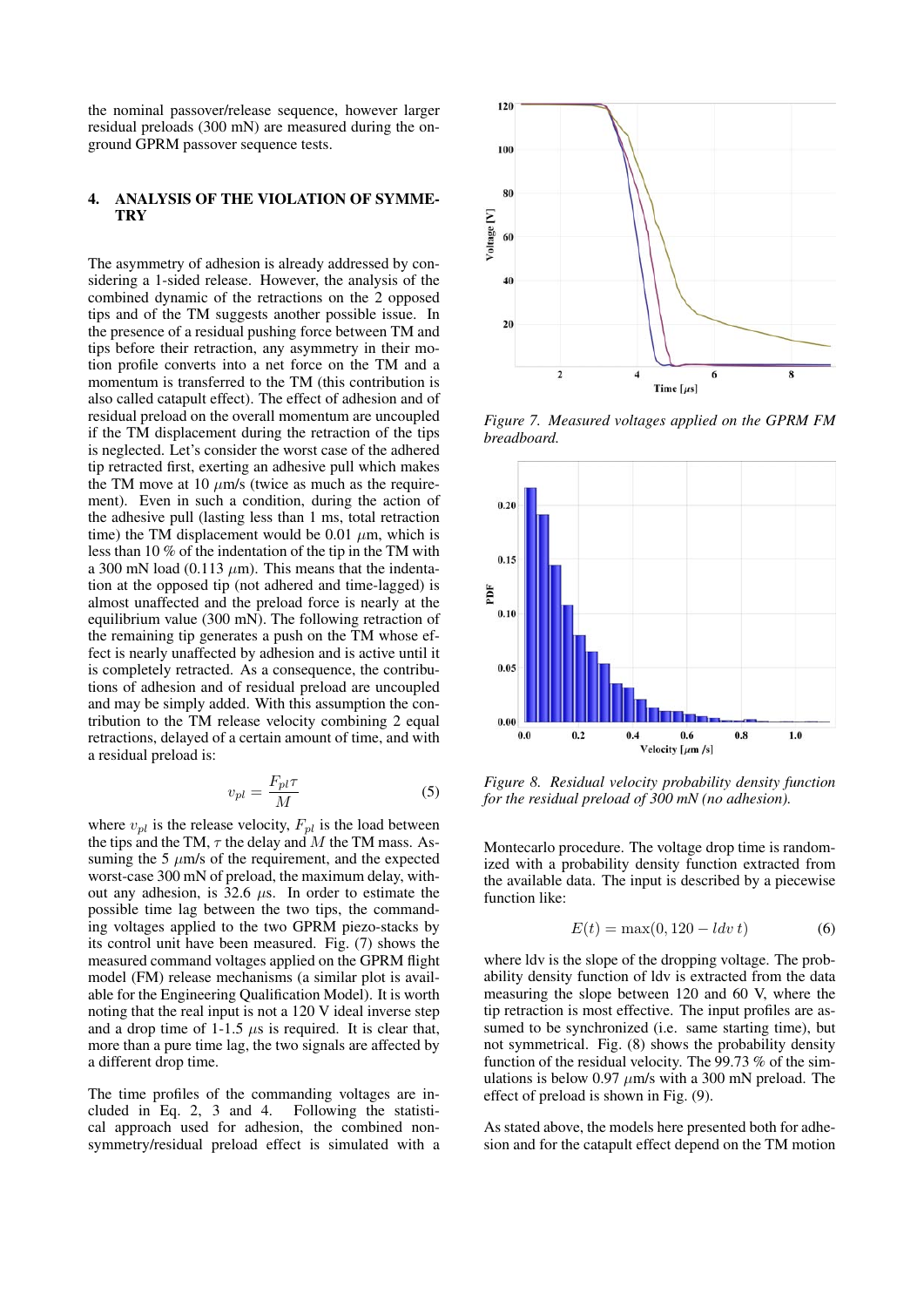

*Figure 9. 99.73 % limit release velocity as a function of preload given the inputs measured on the FM, without adhesion.*

and on the tip retraction. As the motion of the tip is nearly unaffected by adhesion back-action, adhesion force and its impulse only depend on the motion of the tip, and are unaffected by the motion of the TM. Therefore the two contributions to total momentum are uncoupled and can be simply added. Taking the 99.73 % worst-case effect of residual preload and asymmetry of retraction and the same worst-case velocity produced by adhesion alone, an overall velocity of 2.15  $\mu$ m/s is calculated. This number is below the requirement by a factor 2.4.

# 5. CONCLUSION AND FINAL REMARKS

The LISA-Pathfinder mission presents several critical points. One of them is the injection into geodesic trajectory of its cubic reference objects (or test masses). The velocity of each of these objects, once all the constraints are removed, is upper-limited to allow the capture and centering on behalf of the capacitive actuation. The Grabbing Positioning and Release Mechanism (GPRM) is the device in charge of the injection with a compliant residual velocity, which means a velocity below  $5 \mu$ m/s. However, some additional margin on such a limit is present at system level. In order to check this problem, any phenomenon capable of transferring momentum from the GPRM to the test mass has to be analyzed. The main drivers of momentum are identified as adhesion with the release tips and the non-symmetrical GPRM action on the 2 sides of the test mass. The preliminary effect of adhesion based on a test campaign performed on a reduced mass mock-up and on a direct estimation of adhesion (not based on a physical model) is estimated, by means of a large set of simulations, in 1.135  $\mu$ m/s. A non symmetrical 300 mN residual preload applied on the test mass during the release provides 0.97  $\mu$ m/s. 99.73 % of the simulations are below this limit assumed as worst case. A raw estimation of the release velocity is performed by

adding the two contributions, obtaining 2.15  $\mu$ m/s. This estimate is compliant with the requirement, but shows some limits. Adhesion is extrapolated between different elongation rates (TMMF vs. GPRM) and has been experimentally analyzed with an initial preload around 10 mN. Moreover, the data available for the symmetry of tip retraction are still limited and do not take into account nonsymmetries due to the mechanical part of the mechanism. On the other hand, the results achieved are encouraging. Even if some uncertainties remain, the worst case velocity after the action of the release mechanism appears compliant with the requirement with a reasonable margin. Due to its criticality, the developed GPRM design constitutes a key result for LPF and a clear starting point for the future eLISA space mission.

#### **REFERENCES**

- [AAA<sup>+</sup>11] F. Antonucci, M. Armano, H. Audley, et al. LISA Pathfinder: mission and status. *Classical and Quantum Gravity*, 28(9):094001, 2011.
- [AAA<sup>+</sup>12] F. Antonucci, M. Armano, H. Audley, et al. The LISA Pathfinder mission. *Classical and Quantum Gravity*, 29(12):124014, 2012.
- [BBB<sup>+</sup>11] Daniele Bortoluzzi, Matteo Benedetti, Luca Baglivo, Mariolino De Cecco, and Stefano Vitale. Measurement of momentum transfer due to adhesive forces: On-ground testing of in-space body injection into geodesic motion. *Review of Scientific Instruments*, 82(12):125107, 2011.
- [BBC<sup>+</sup>11] Daniele Bortoluzzi, Matteo Benedetti, John W. Conklin, Luca Baglivo, and Mauro Da Lio. Testing the LISA-Pathfinder test mass injection into a geodesic. In *20th Annual Conference of the Italian Association of Theoretical and Applied Mechanics*, 2011.
	- [BCZ13] Daniele Bortoluzzi, John W. Conklin, and Carlo Zanoni. Prediction of the LISA-Pathfinder release mechanism in-flight performance. *Advances in Space Research*,  $51(7):1145 - 1156, 2013.$
- [BFML10] D. Bortoluzzi, B. Foulon, C. Garcia Marirrodriga, and D. Lamarre. Object injection in geodesic conditions: In-flight and onground testing issues. *Advances in Space Research*, 45(11):1358 – 1379, 2010.
- [BMAN11] Daniele Bortoluzzi, Pierre A. Mäusli, Riccardo Antonello, and Philipp M. Nellen. Modeling and identification of an electromechanical system: The LISA grabbing positioning and release mechanism case. *Advances in Space Research*, 47(3):453 – 465, 2011.
	- [ESA13] ESA Bulletin 154, 2013.